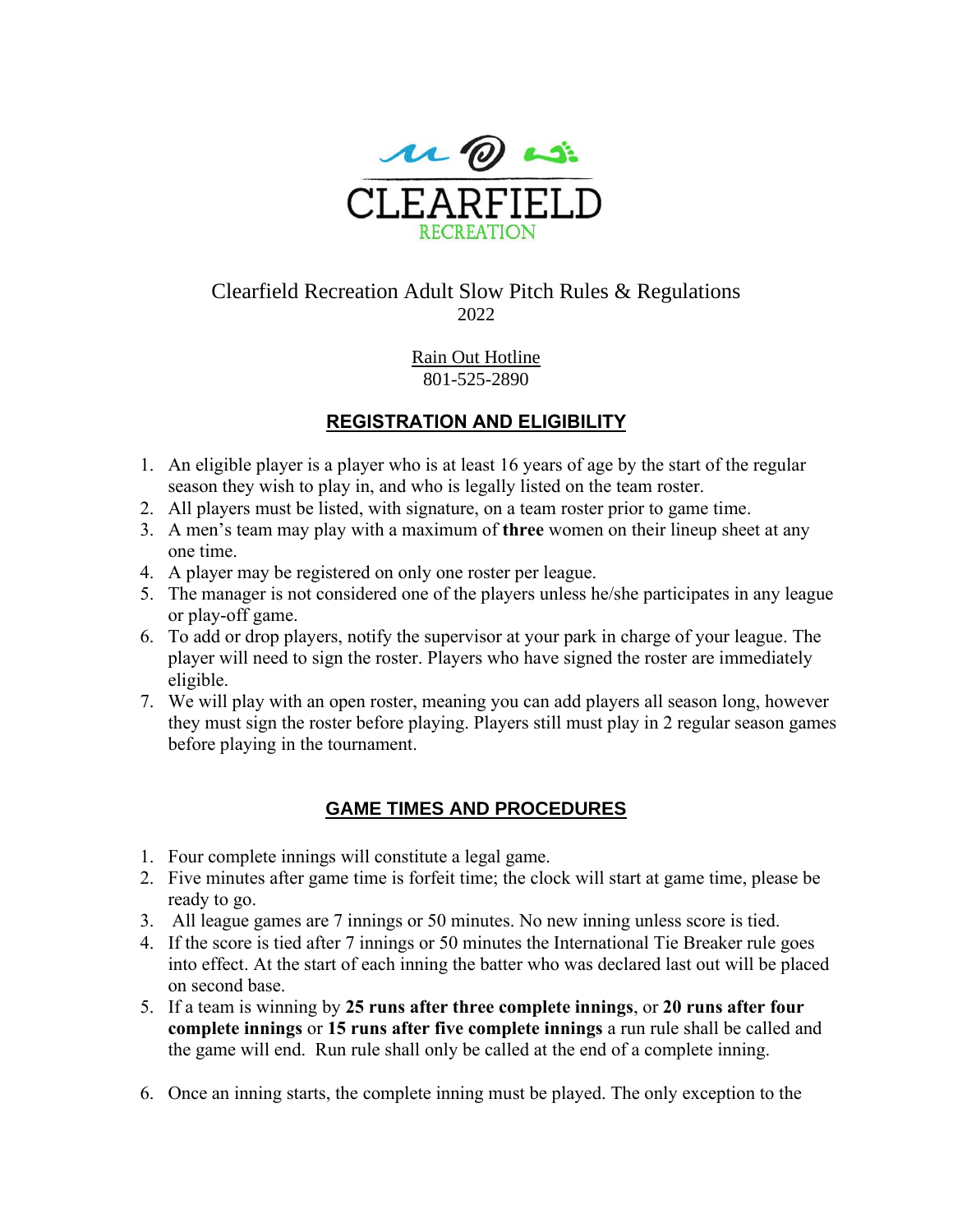- 7. times will occur as follows:
	- a. The last game at any park will not start after 10:10 p.m.
	- b. Regardless of the score or situation, the last pitch of the game will be 11:00 p.m.
	- c. If any last game is not played OR is terminated at 11:00 p.m., these games will be replayed or finished at a later date from the point of incident.
- 8. It is the manager's responsibility to check with the field supervisor for the official starting and ending times.
- 9. If a game is delayed because of an injury or light failure, the delayed time will be added when play resumes. **If four complete innings have been played, the game stands.** If not, the game will be replayed in its entirety at a later date, **ONLY** if the game has a bearing for possible play-off position involving any team.
- 10. There will be no postponement of games. No game time will be switched or games postponed due to conflict with other cities leagues or tournaments. If a player is playing in two leagues on the same night for Clearfield City that player will be given 5 minutes to switch fields.
- 11. If a game is rained out or called off due to unplayable field conditions, teams are to follow the next scheduled league game and date listed on the schedule (unless other arrangements are made). **In case of inclement weather or uncertain field conditions, team managers are urged to contact the Recreation rain out number** *after* **4:00 p.m. at 801-525-2890. If games are cancelled during the day, managers will also receive an email from the Program Supervisor.**
- 12. Game officials will not tolerate undue delays to prolong the game to reach the time limit. If in the opinion of the game officials, a team is making a travesty of the game, such game will be terminated and forfeited accordingly.
- 13. For safety reasons, children, animals and bicycles are prohibited from the dugout areas.
- 14. Championship game will be 7 complete innings unless the run rule applies. Home and Visitor will be determined by league seeding. The "If" game will be at least 4 innings or 50 minutes.

### **MANAGER AND TEAM RESPONSIBILITIES**

- 1. It is the manager's responsibility to have on file with the Recreation Division, his/her name, address, home and business phone. The manager is responsible for his/her team's conduct, the picking up of all league materials i.e., rules, schedules, rosters, etc. Responsibility to obtain the necessary information required for each team during the entire league and play-off season rests with the designated team manager listed on the official team application on file with our division.
- 2. Shirts must be worn with numbers on the back. The numbers must be at least six inches high and readable for the scorekeeper's table. Players without numbers must get a reusable jersey from the tower or tape a number on the back of their shirt.
- 3. Managers are responsible for the behavior of their players and fans. Failure to control your players and fans can result in **forfeiture of the game.** Only the manager may approach the umpire to question or protest a call, and this must be done in an appropriate manner.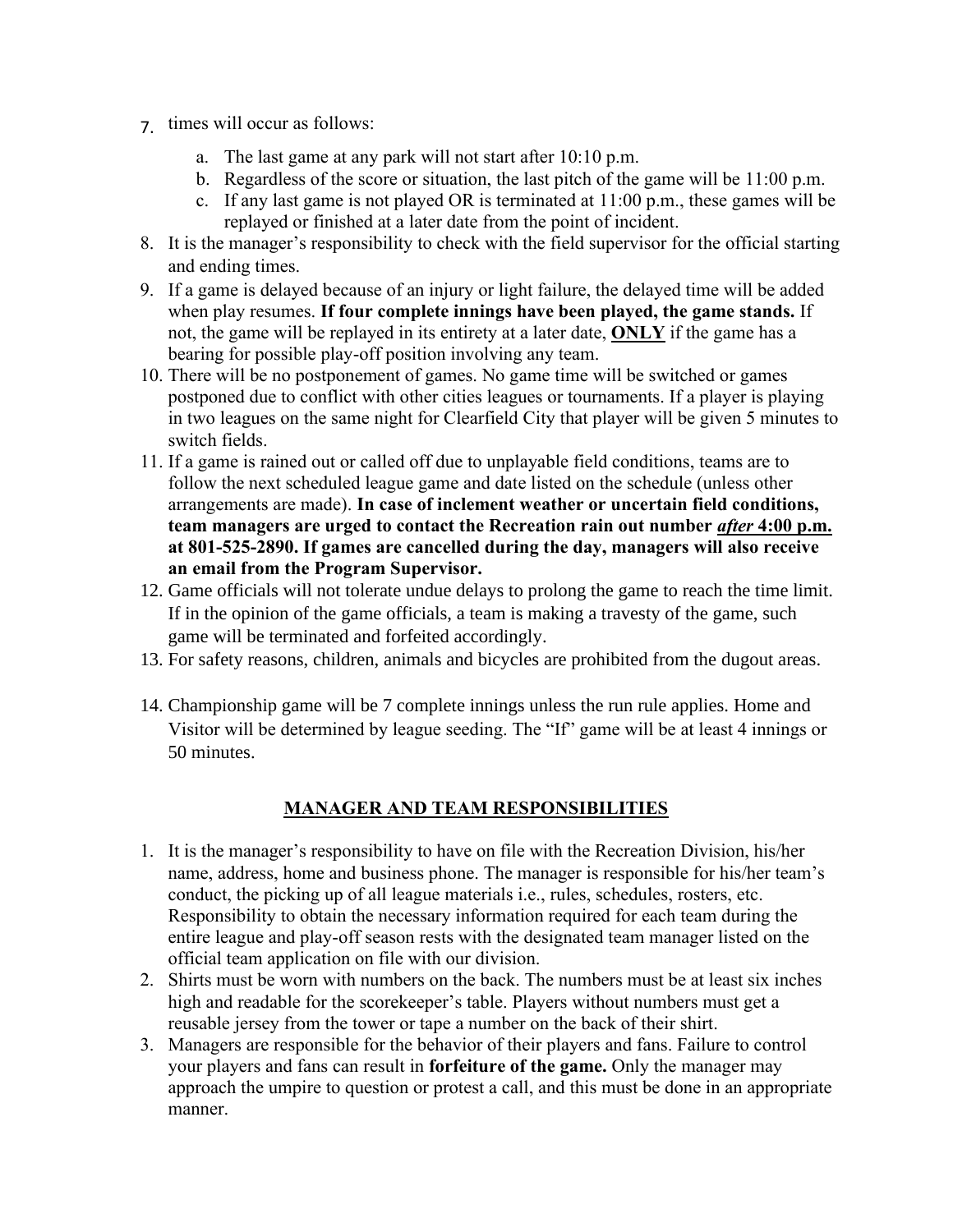## **FORFEITS AND PROTESTS**

- 1. If any team forfeits two games, they are subject to being dropped from the league and the entry fee is **NOT** refundable. Any games won or lost stand as played. Forfeits are considered games where teams are not able to field 7 players (8 for coed) to start a game. **Teams that forfeit two (2) regular season games will not be eligible for tournament play.**
- 2. Rosters must be completed by the end of the first game.
- 3. There will be a \$25 fee for a protest which must be paid at the time of the protest. The fee will be refunded if at the end of the protest, it is found valid. Notification that a game is being played under a protest must be given to the **plate umpire** at the time of the incident **(prior to the next pitch being thrown).** The umpires will then notify the other team and field director that the game is being played under protest. **Protests shall not be received or considered if they are based solely on a decision involving the accuracy of judgment on the part of an umpire.**
- 4. The Recreation Division will only accept a written protest submitted by the team's designated manager who is on file with the office. If the assigned manager for each team is absent, the name of an acting manager may be submitted with the line-up. Only he/she may phone to follow up on a protest.
- 5. Protests must be made **within the first 25 minutes of game time**. Only the manager or acting manager of a team may file a protest.
- 6. Upon protest, a roster check of both teams will be made in comparison to submitted lineup. Any player in question must provide valid picture ID. If a player is deemed ineligible, that team will automatically forfeit the game. If both teams have ineligible players, a double forfeit can be enforced.
- 7. Failure to comply with any of the above points will cause the protest to be invalid.
- 8. During **tournament play, all protests will be settled at the field during the scheduled game time.** This way we can avoid delays in tournament play.
	- A. During a player protest, the game clock will be stopped unless the team being protested agrees to leave the clock running.
	- B. Using player protests as a way to run time off the game clock will not be tolerated. If it is determined that a team is guilty of this tactic, they will forfeit the game.

## **PLAYING RULES**

- 1. Ten (10) players constitute a team for all leagues: men, women, and coed. Teams may play with a minimum of 7 players (8 on coed) provided an automatic out is established in the batting rotation for each player missing from a full team (10 players).
- 2. Under **NO** circumstances may a team begin or continue play without the required 7 players (8 on coed) regardless of the situation. The game is terminated at the point where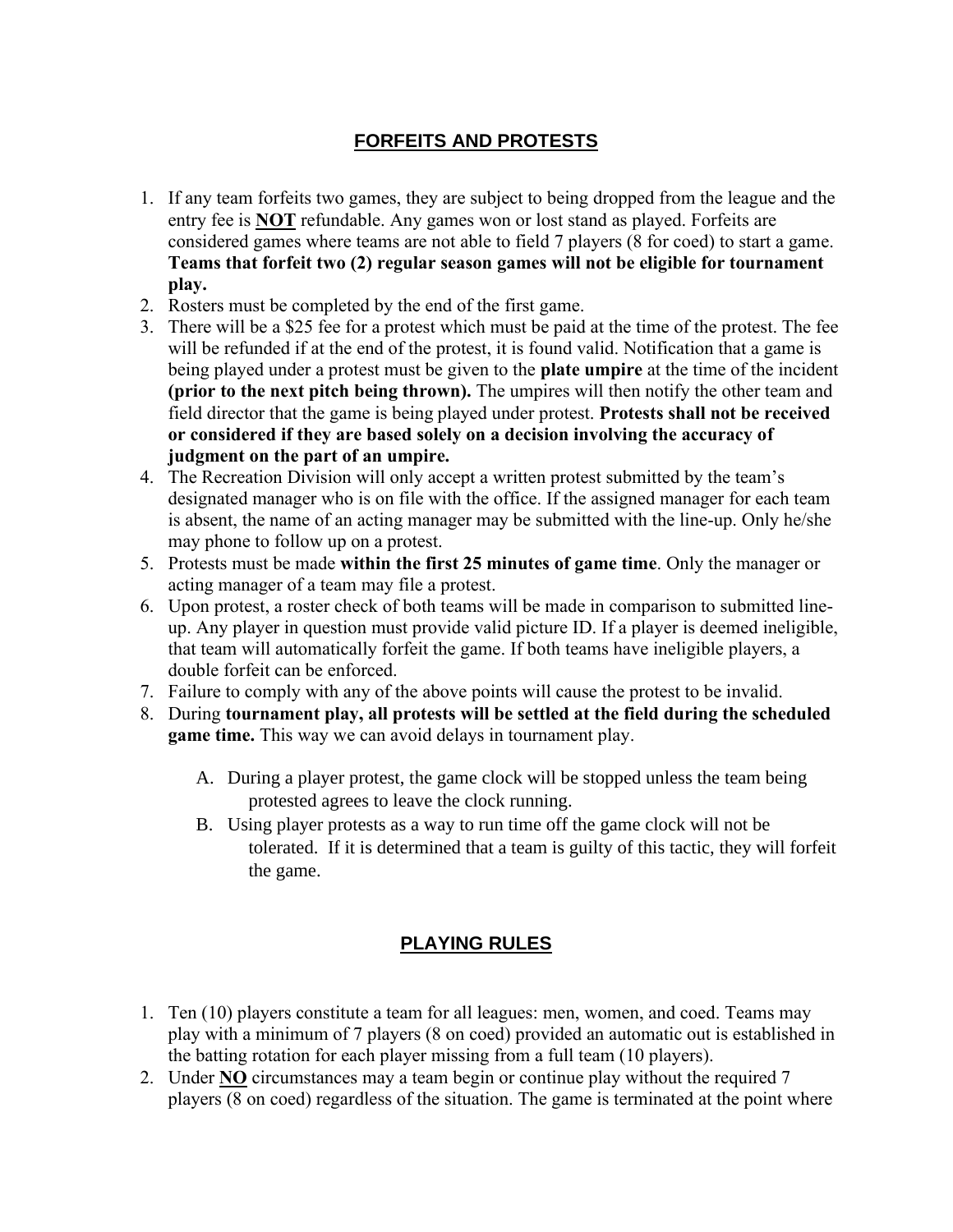they drop below 7 players (8 on coed) and results in an automatic loss to that team, regardless of the score.

- 3. When neither team has 7 players (8 on coed), present to play at game time, both will receive a forfeit.
- 4. A team may start a game with 11 (12 on coed) players and drop to 7 (8 on coed) without forfeiting the game if a player must leave the game due to injury or emergency, and there is no substitute. In this case, if you don't have a substitute, you will take an automatic out in the lineup. **If a player leaves the game due to ejection, there is no substitute, you will take an automatic out in the lineup.**
- 5. **One courtesy** runner per inning (one time) may be used. The courtesy runner can be any player in the lineup. If the courtesy runner is still on base at the time his/her turn at bat comes up, that spot in the order will be an out. No substitution for a courtesy runner.
- 6. Safety Base: any batted ball hitting the white portion should be fair and any ball hitting the orange should be foul. On the initial throw to first base from the infield or outfield, the batter-runner must touch the orange portion of the base, not the white. The defensive player must always touch the white portion. The batter-runner will be safe if a defensive player is on orange base and catches the ball.
- 7. A fair or foul ball shall be judged according to the position of the ball, relative to foul lines including the foul pole, and not whether the fielder is on or over the fair or foul territory at the time the ball is first touched.
- 8. The ball must be pitched underhanded at slow speed. The pitched ball must arc at least 3 feet after leaving the pitcher's hand and before it passes any part of home plate. The pitched ball shall not rise higher than 10 feet above the ground.
- **9.** Unfairly delivered pitched balls include: any pitched ball that does not conform to all requirements of a fairly delivered pitched ball. All pitches made by the pitcher when not conforming to pitching restrictions. Delivering a pitch from other than the pitcher's plate or pitching area and pitcher's position. A quick-return pitch and the pitcher failing to face home plate on delivery of the pitch.
- 10. Official umpires shall be provided by Clearfield Recreation and shall have full authority over players and managers at all times.
- 11. A strike zone mat will be used. The mat will be 17 inches wide and 24 inches long, measured from the end of the mat to the tip of each side that abuts the backside of home plate. The end of the mat that abuts home plate shall have a 'V' shaped north that will conform to the outline of the backside of the plate. Together, home plate and the strike zone mat will form a rectangular shape, 17 inches by 32 ½ inches. Any legal pitch that hits the plate or the mat, shall be ruled a strike. The black border that outlines the plate is NOT to be considered home plate (USSSA Rule 2, Section 4).
- 12. All bats used in Clearfield City Adult Softball leagues and tournaments must have a USSSA, or Dual USSSA/ASA stamp. **Umpires and Supervisors may conduct bat inspections at any time.** Players caught batting with an illegal bat will be called out automatically. Repeat offenders may face ejection from the game and suspension from the league.
- 13. **Unsportsmanlike conduct, profanity including "casual profanity," "trash talking," inappropriate gestures or other forms of taunting and agitating of any kind directed towards any opponent or game officials will not be tolerated on or off the field by**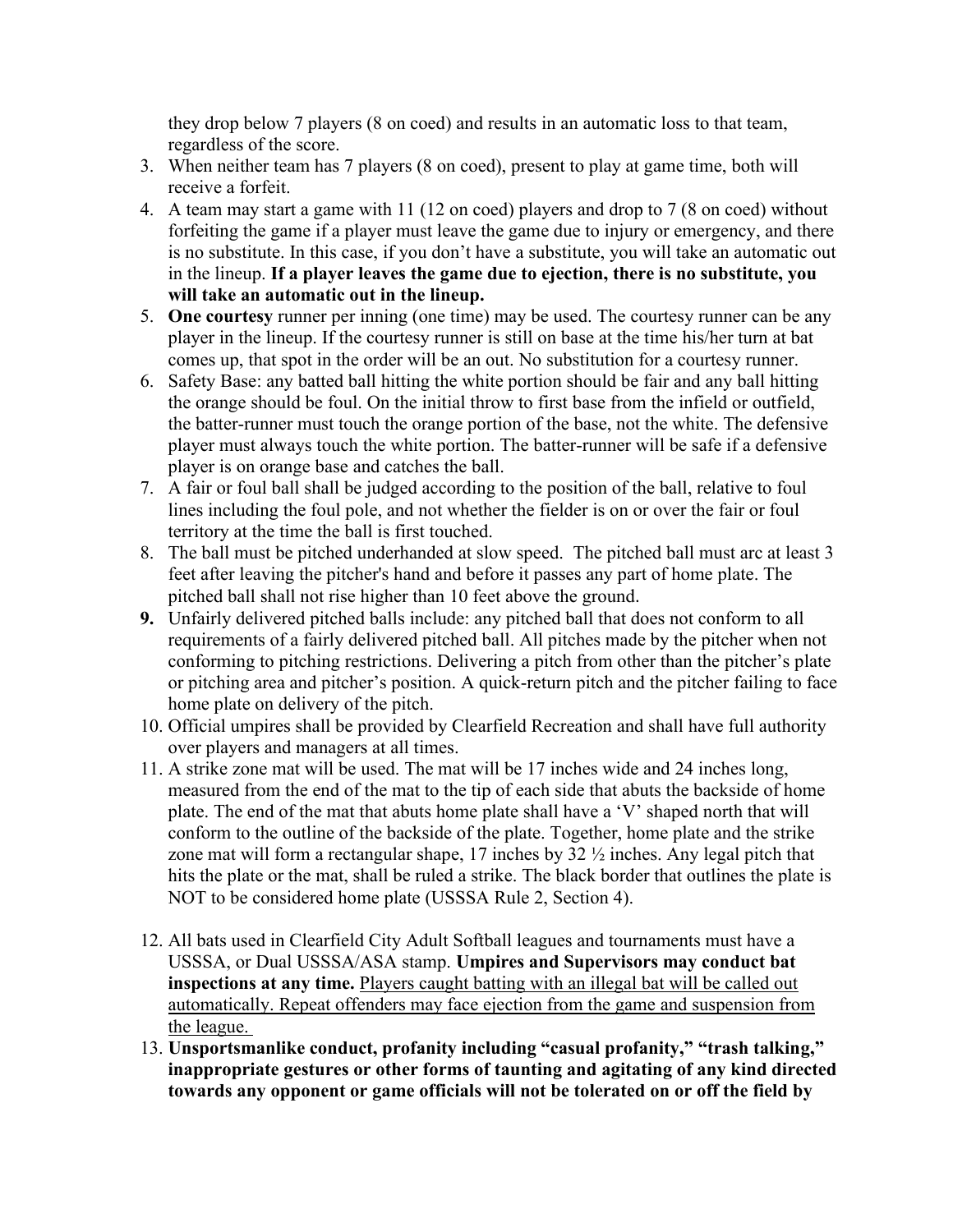**anyone.** A warning may be issued to the offending player on the first occurrence (this is left to the discretion of the game official and/or field supervisor). On the first or second occurrence, the player will be ejected from the game. If the behavior continues after the player has been ejected, that player's team will forfeit the game. Any ejected players(s) or manager(s) will also be suspended from the next game. Teams are responsible to control the behavior of their spectators. If a spectator acts in an inappropriate manner, the responsible individual will be asked to leave the park by the officials or Recreation Supervisor. If they refuse to leave the park within two (2) minutes of being asked to leave, the team they are there with will forfeit the game. Clearfield Police will be called to handle any situation that is of a violent or dangerous nature.

14. Players, coaches, managers, or other team members will not make disparaging or insulting remarks to or about opposing players, coaches, managers, officials or spectators, use expletives (swearing) that may be heard by those in the stands and surrounding area of the playing field, or commit other acts that could be considered unsportsmanlike. These will be defined as an unsportsmanlike conduct violation. **If the infraction is considered by the umpire to be of a serious nature, the umpire need not give a warning.** The umpire shall have the authority to assess an out penalty against the offender's team (or player ejection if the situation warrants this action).

### **PENALTIES FOR BEING EJECTED**

#### **FROM ANY GAME**

- 1. If thrown out by umpire for any reason, there will be an automatic one-game suspension and possible ejection from the league.
- 2. If thrown out for fighting, there will be an automatic two-game suspension. **If a player physically assaults or gets into an altercation with another player, both players will be ejected from the league for the remainder of the season regardless of who is at fault**.
- 3. If thrown out for chasing, roughing or pushing of an umpire or field director, or other acts construed to be of such unsportsmanlike or violent nature to be detrimental to the wellbeing of the game, the player(s) involved will be suspended for the remainder of league games, including play-offs and championship that this team may be involved in. The severity of the incident could also result up to a maximum of five (5) years suspension.
- 4. Violence of any kind will not be tolerated. If the scorekeeper perceives the situation on the field becoming violent, they are instructed to call 911 and the police will handle the situation from this point.
- 5. All suspensions start with the next scheduled league, play-off, and/or championship game(s) when applicable.
- 6. When any player(s) is (are) suspended for the remainder of the season, they will receive written notice within one week of the incident involved, and upon request, may ask for and receive a hearing from the Recreation Supervisor.
- 7. **Any player or coach who is ejected twice within a season will be suspended for the remainder of the season with no refund of fees.**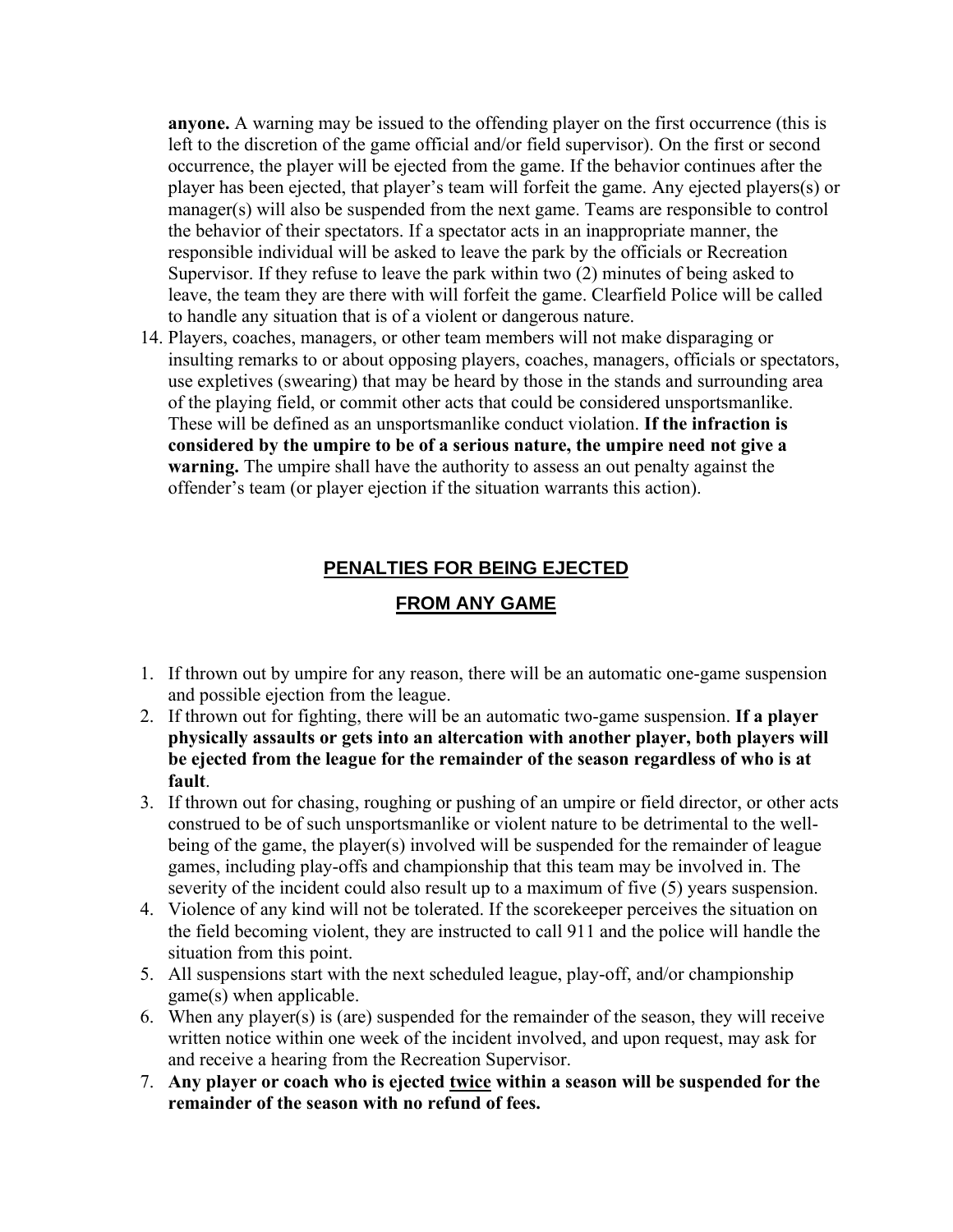- 8. The Recreation Supervisor may add additional games to any suspension at his/her discretion.
- 9. Players are prohibited from wearing any metal-type shoe and cleats. Players must wear some type of athletic shoe, preferable the all-purpose rubber or plastic cleated type. **Players cannot play barefoot or with open-toed shoes.** If a player(s) is detected during the playing of the game wearing illegal shoes of any kind, the penalty is as follows:
	- A. If at bat, the batter is declared out.
	- B. If on base, the runner is declared out.
	- C. If in the field, the player(s) has two minutes to replace the illegal shoes with proper molded rubber or plastic-type shoes. If not done within two minutes, the player must be removed from the game.
	- D. The above infractions can be called by any opposing player, umpire, or field director.
- 10. The umpire may, **without warning**, call a batter out, and/or remove the player from the game for throwing their bat after the swing and endangering a player or umpire. All players should drop the bat after they hit the ball.
- 11. Home Run Rule: All leagues will play home runs, "one up," with home runs hit out of turn being called an out. Teams start out even, if one team hits a home run, the same team cannot hit another home run until the opposing team hits a home run. Teams may go 'one up' rule to win the game.
- 12. Stealing Rule (new in 2022): No stealing allowed.

## **PLAY-OFF AND CHAMPIONSHIP GAMES**

- 1. All teams qualify for playoffs unless they have forfeited two (2) regular season games.
- 2. If there are ties for any play-off positions, teams will be determined by the following method:
	- a. Head to head record.
	- b. Record vs. teams above (starting with the first place team).
	- c. If more than two (2) teams are tied, the combined head to head record of the teams tied against each other.
	- d. Point differential.
	- e. A flip of a coin.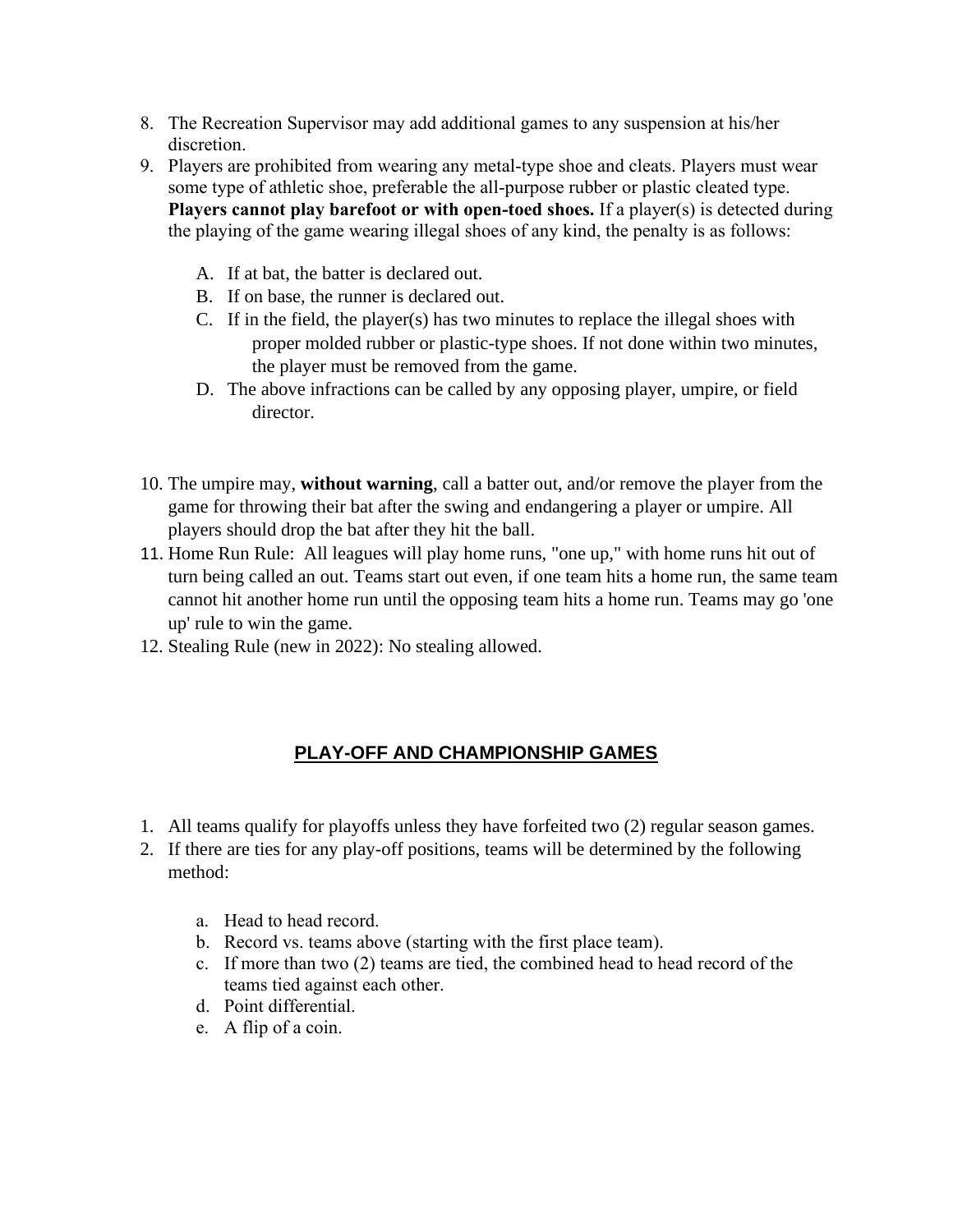#### **GENERAL**

- 1. **Alcoholic beverages are not allowed in any City park.** Field supervisors have the right to eject a player or forfeit games if this policy is violated. If a player is ejected for having alcohol, their team will have to take an automatic out in their line-up.
- 2. No smoking allowed at Steed Park. This includes cigarettes, *e-cigarettes* and tobacco products.
- 3. Anyone appearing on the field of play in an impaired condition will immediately be removed and not permitted to play.
- 4. Indecent language, obscene gestures, or any other act which reflects disgust or anger at an umpire or another player or opposing team is strictly prohibited. Players will be ejected from the game and face possible suspension.

## **INSURANCE COVERAGE**

The City of Clearfield assumes no legal responsibility for personal injuries or thefts of private properties while on or using City facilities. Each individual and/or group is encouraged to provide their own personal liability insurance for cases where injuries or thefts may occur. The manager is responsible for notifying his sponsor and all individual players on their team of this fact. The City of Clearfield is not responsible for any damage done to vehicles, this facility is park at your own risk.

## **TEAM CONDUCT**

All teams, their players and team followers are asked to cooperate at the playing sites where their games are played by:

- Parking in the designated areas.
- Not making excessive noises with noise makers of any kind i.e., whistles, horns, paddles, etc.
- Not littering in the park, parking lots or nearby residences.